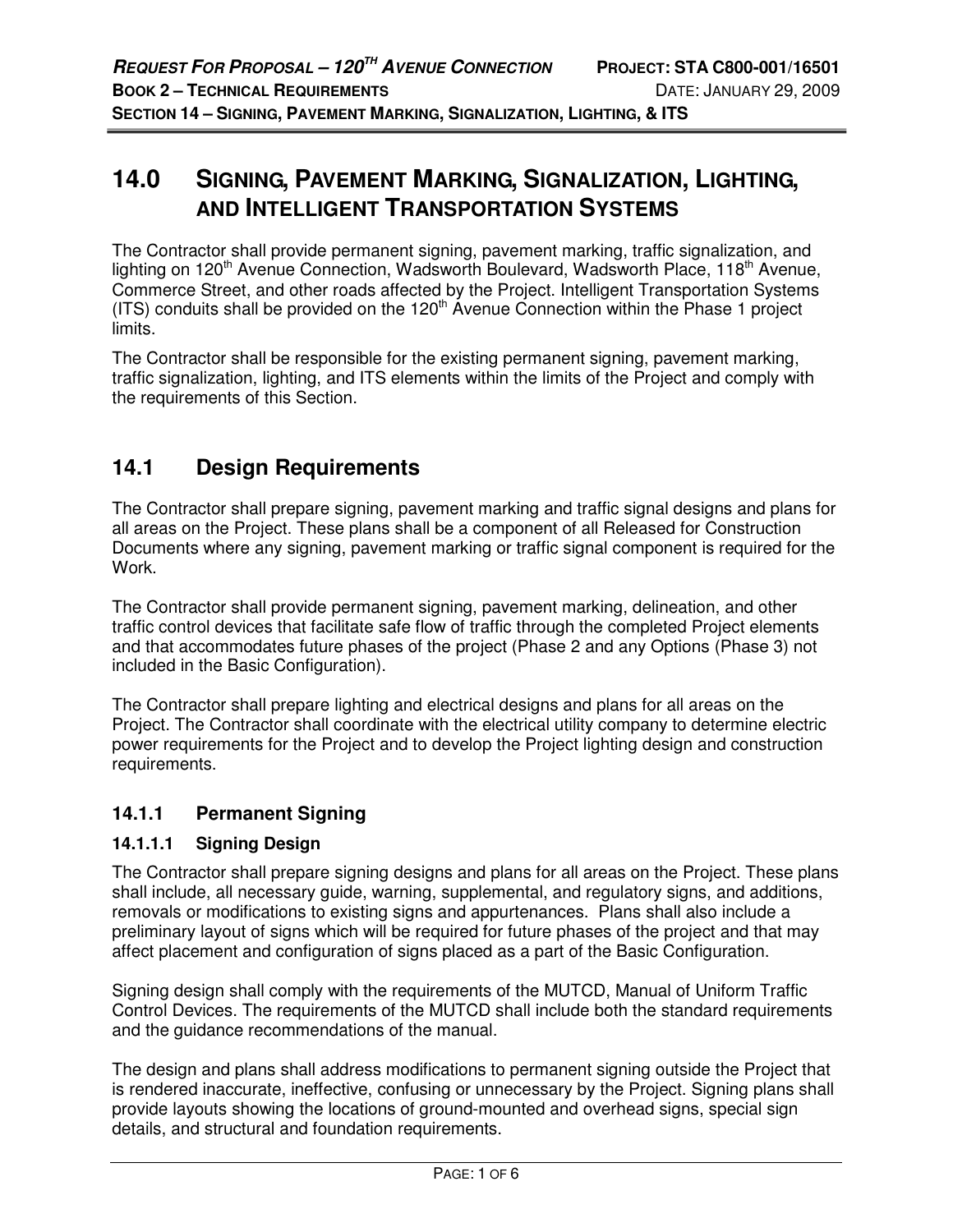The Contractor shall submit plans for all Class III and major overhead signs to CDOT for Approval. These plans shall identify the location and message content for each sign. The Contractor shall submit sign layout for all special signs of any size to CDOT for Approval. Existing major overhead sign structures shall be relocated as necessary to comply with the geometric requirements of the Basic Configuration.

Permanent signage on bridges shall not be hung from or be attached to the face of bridge superstructures.

Illuminated signs identifying local streets shall be required for all permanent traffic signals, and are subject to the approval of the City and County of Broomfield.

The Contractor shall provide appropriate signage to guide local traffic through the altered system. These signs will be subject to the approval of the City and County of Broomfield.

### **14.1.1.2 Materials**

The Contractor shall use tubular steel posts for all Class I and Class II ground signs. Wood posts for mounting ground signs shall not be used. All delineators shall have metal posts.

All ground signs shall include breakaway devices.

Retroreflective sheeting shall be provided for all sign panels in accordance with Book 2, Section 19.

The Contractor will be allowed to reuse any of the sign structures, ground signs and their components that comply with the requirements of this Section.

# **14.1.2 Permanent Pavement Marking**

#### **14.1.2.1 Pavement Marking Design**

The Contractor shall prepare pavement marking designs and plans for roads on the Project. These plans shall include, all striping required for center lines, edge lines, lane lines, gore areas, lane drops, merging lanes, transition lanes, bike lanes, arrows, legends, symbols, object markings, delineation, and other striping, as well as any modifications to permanent pavement markings required for transitions to existing pavement markings.

Pavement marking design shall comply with the requirements of the MUTCD, Manual of Uniform Traffic Control Devices. The requirements of the MUTCD shall include both the standard requirements and the guidance recommendations of the manual.

### **14.1.2.2 Materials**

Pavement markings shall conform to the requirements specified herein and the CDOT Standard Specifications, M&S Standards, the MUTCD, and the Broomfield Standard Specifications.

The Contractor shall use the following pavement-marking materials at the specified locations: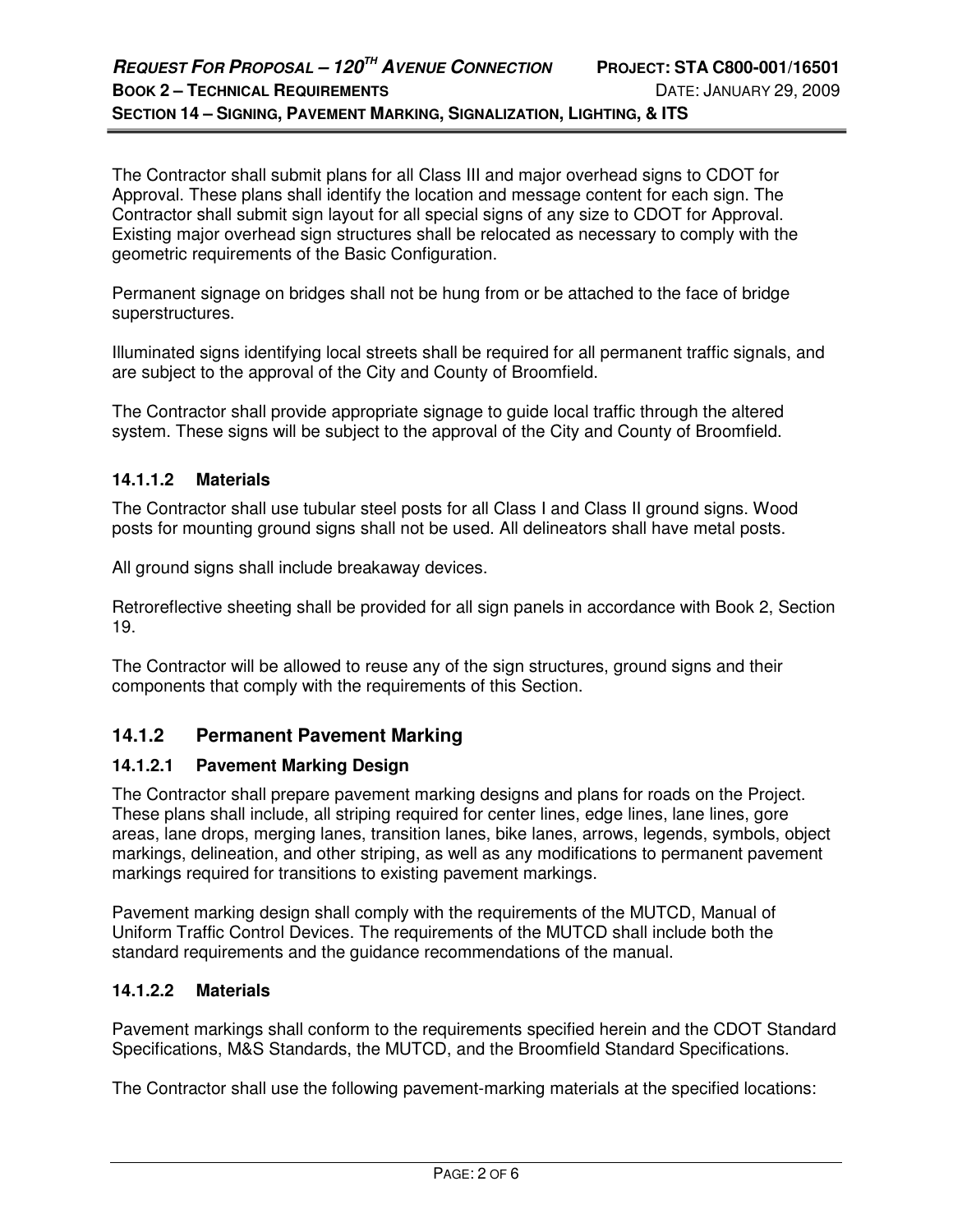# **REQUEST FOR PROPOSAL – 120TH AVENUE CONNECTION PROJECT: STA C800-001/16501**

**SECTION 14 – SIGNING, PAVEMENT MARKING, SIGNALIZATION, LIGHTING, & ITS** 

| Location                             | <b>Pavement Marking Type</b>                      |  |
|--------------------------------------|---------------------------------------------------|--|
| Edge lines and Channelization lines  | <b>Epoxy Pavement Marking</b>                     |  |
| Skip lines on PCCP                   | Thermoplastic Pavement Marking Type II (contrast) |  |
| Skip lines on HMA                    | Thermoplastic Pavement Marking Type I             |  |
| Words/symbols/Cross Walks/Stop lines | Thermoplastic Pavement Marking Type III           |  |

## **14.1.3 Temporary and Permanent Traffic Signalization**

Traffic signal improvements are required at the intersection of Wadsworth Parkway and 120<sup>th</sup> Avenue Connection. Portions of the existing signal installation that satisfy the system requirements of the Project may be reused or left in place.

Electrical conduit shall be installed along the  $120<sup>th</sup>$  Ave Connection for connection of future signals. Contractor shall install 2 - 2" conduits on the south side of the roadway and through both structures. These 2-2" Conduits shall be installed at a 4-foot depth. These 2 -2" conduits shall not be used for signal or street lighting but shall be left vacant for future ITS fiber installation by CDOT. These conduits shall contain tracer wire a pull tape per the Specification. Pull boxes (24"x36"x24") shall be placed at 500' spacing, at future ramp terminals for the proposed interchange, and at intersection of 120<sup>th</sup> Avenue Connection and Wadsworth Boulevard. Pull boxes shall also be used for interconnection of both structures. Fiber Optic Marker Post shall be installed per the Location Marker Standard. CDOT ITS Standards and Specifications for Conduit, Pull boxes and Markers can be found at http://www.dot.state.co.us/DesignSupport/ITS/Index.htm

The Contractor shall prepare traffic signal plans for the 120<sup>th</sup> Avenue Connection and Wadsworth Parkway (SH-121) intersection. These plans shall include, existing and proposed intersection plan details, traffic signal pole locations, mast arm and signal head locations, descriptions and directions, pedestrian button and signal locations, descriptions and directions, approach striping and marking locations and types, cabinet and power source locations, conduit and pull boxes, detection systems and locations, and all other plan and component details for complete traffic signal installation. The Contractor shall also prepare preliminary traffic signal plans at the 120<sup>th</sup> Avenue Connection and Wadsworth Boulevard intersection in accordance with the requirements above for the purpose of demonstrating coordination of the improvements constructed under the Basic Configuration with future needs of the Project once Phase 2 is constructed.

All temporary and permanent traffic signals shall be designed and constructed in conformance with CDOT Specifications and shall be subject to Approval of CDOT. Permanent traffic signal equipment shall match existing equipment in appearance.

Illuminated street signs are required for all permanent traffic signals.

Permanent traffic signalization appurtenances will not be allowed to hang from, or be attached to the face of bridge superstructures.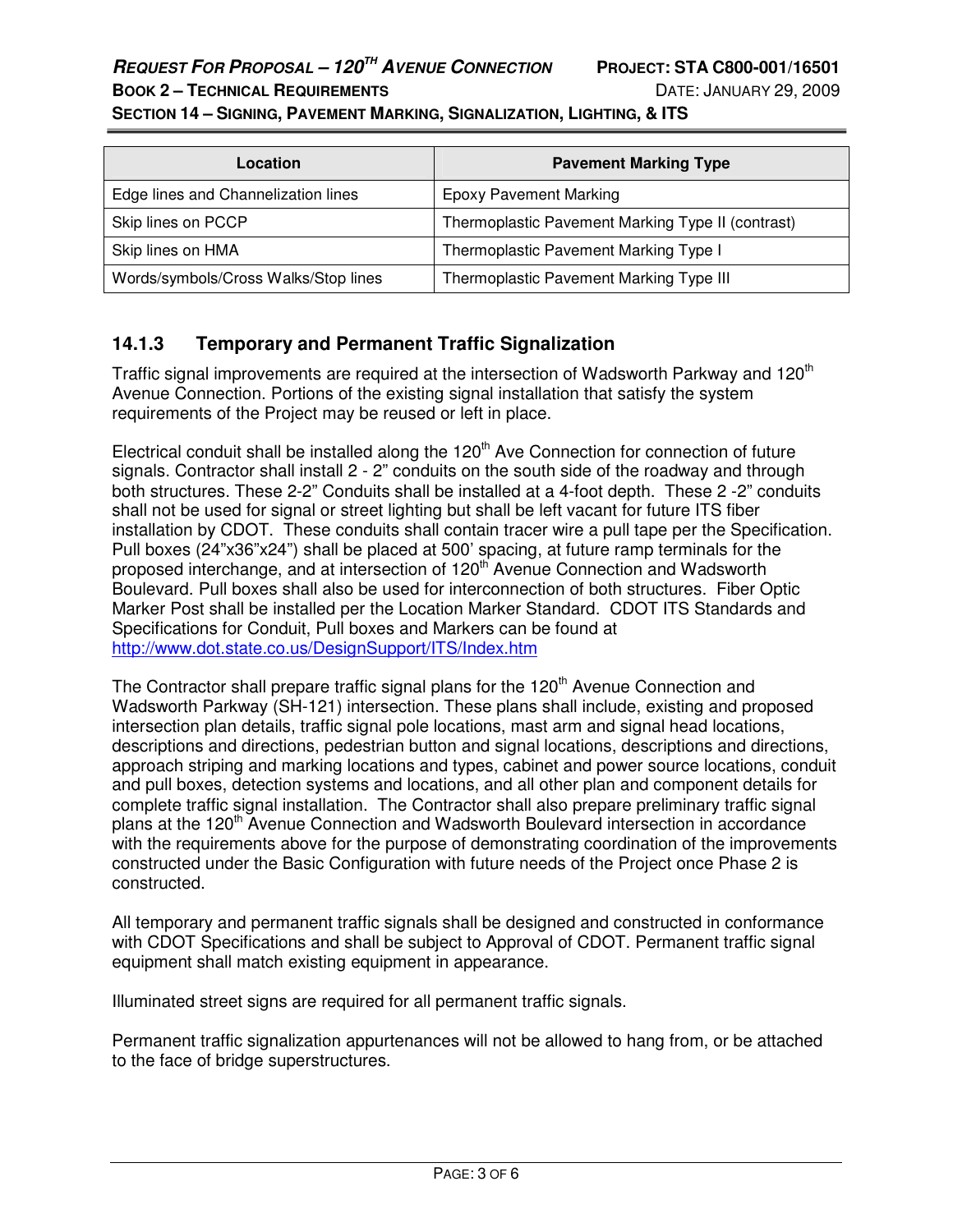## **14.1.4 Permanent Lighting**

### **14.1.4.1 Lighting Design**

The Contractor shall prepare lighting designs and plans for all permanent roadways on the Project. The plans shall address both temporary and permanent Work and shall include existing topography, right-of-way, utilities and drainage facilities, structures, and all other existing and proposed facilities. The plans shall include location and orientation of standards and fixtures, wiring, conduits, pedestals, power sources, and all other lighting components required to construct the lighting on the Project.

All permanent lighting shall be designed and constructed in compliance with City and County of Broomfield Standard Specifications. Lighting designs and plans shall be subject to Approval of CDOT and the City and County of Broomfield.

Roadway lighting shall be provided from the outside edges of the roadways, unless otherwise Approved by CDOT.

The Contractor shall submit to Broomfield and CDOT for Acceptance lighting calculations showing the design meets the performance criteria for roadway design to include average, maximum, minimum foot-candles, and average to minimum, and maximum to minimum illuminance on the horizontal roadway plane. In addition, the Contractor shall submit voltagedrop calculations for each circuit.

All permanent lighting at intersections and local streets shall be at locations and spacing as approved by the City and County of Broomfield.

Lighting on and underneath all bridge structures shall comply with the design criteria for average and minimum illuminance for the roadway. Roadway and pedestrian lighting on bridge structures shall comply with the requirements of the Aesthetic Treatment Concepts. Lighting design and construction shall also include additional conduit and pull boxes within the bridge structure over US-36 for future use to provide illumination to the ultimate configuration of US-36 and ramps beneath the bridge.

# **14.1.5 Intelligent Transportation System**

CDOT ITS Branch is responsible for the design and operation of all existing ITS equipment within the Project limits. Modification of ITS facilities shall be subject to Approval of CDOT

Existing conduit or equipment affected by the Work shall be relocated. Location, design, details and the schedule of relocation of the equipment shall be subject to the Approval of CDOT ITS at 303-512-5805. Existing equipment includes the Wadsworth Parkway mainline conduit/fiber optic cable, a mesh router at the US 36 Bridge, and miscellaneous equipment on US 36 mainline.

# **14.2 Construction Requirements**

# **14.2.1 Permanent Signing**

The Contractor shall remove and dispose of the existing sign structures, ground-mounted signs and delineators within the Project area that do not meet the requirements of this Section. They shall become the property of the Contractor.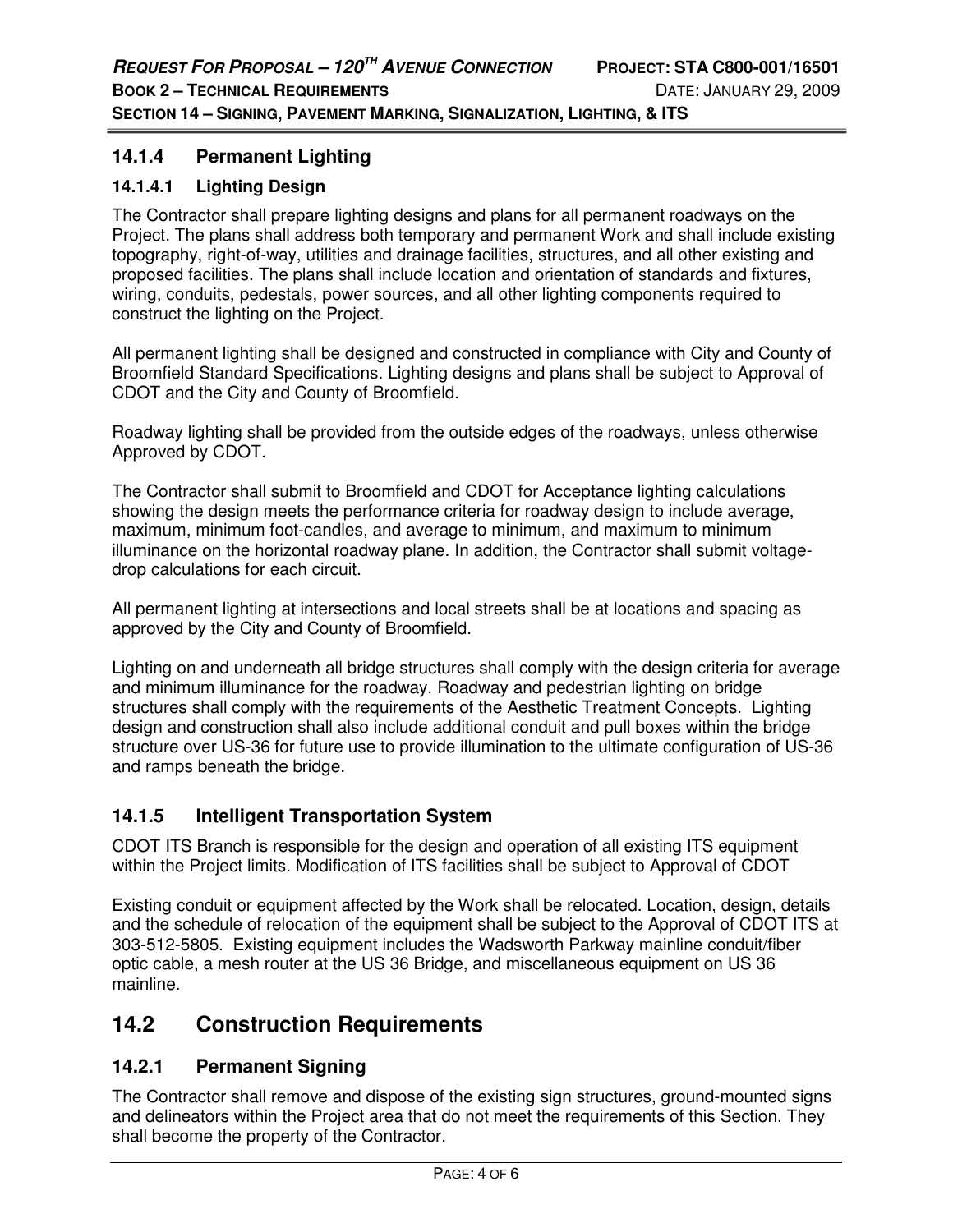## **14.2.2 Permanent Pavement Marking**

New PCCP shall be sandblasted prior to placement of any primer or pavement-marking material.

### **14.2.3 Permanent Traffic Signalization**

#### **14.2.3.1 Contractor Requirements**

The Contractor shall purchase and deliver controller cabinets to CDOT.

All existing signalization equipment at the intersection of Wadsworth Parkway and 120<sup>th</sup> Avenue is the property of CDOT. Contractor shall deliver in good condition, all equipment removed from intersection, to the traffic yard at 2000 South Holly Street Denver, Colorado 80222.

### **14.2.3.2 Operational**

CDOT will equip the controller cabinets with all the necessary software to operate the permanent traffic signals.

CDOT will time the permanent traffic signals during the initial startup.

### **14.2.4 Permanent Lighting**

The Contractor shall remove and dispose of the existing lighting that does not meet the requirements of this section. It shall become the property of the Contractor. The Contractor may reuse any of the existing light standards that meet the requirements set forth in this Section. Permanent lighting within the limits of the Basic Configuration shall comply with the Architectural Requirements, if applicable.

### **14.2.5 Intelligent Transportation System**

If necessary because of the Work, the Contractor shall relocate existing equipment according to the design standards and specifications of CDOT ITS Branch

The Contractor shall keep all the existing equipment operational at all times during the Project.

# **14.3 Deliverables**

At a minimum, the Contractor shall submit the following to CDOT for review, Approval and/or Acceptance: